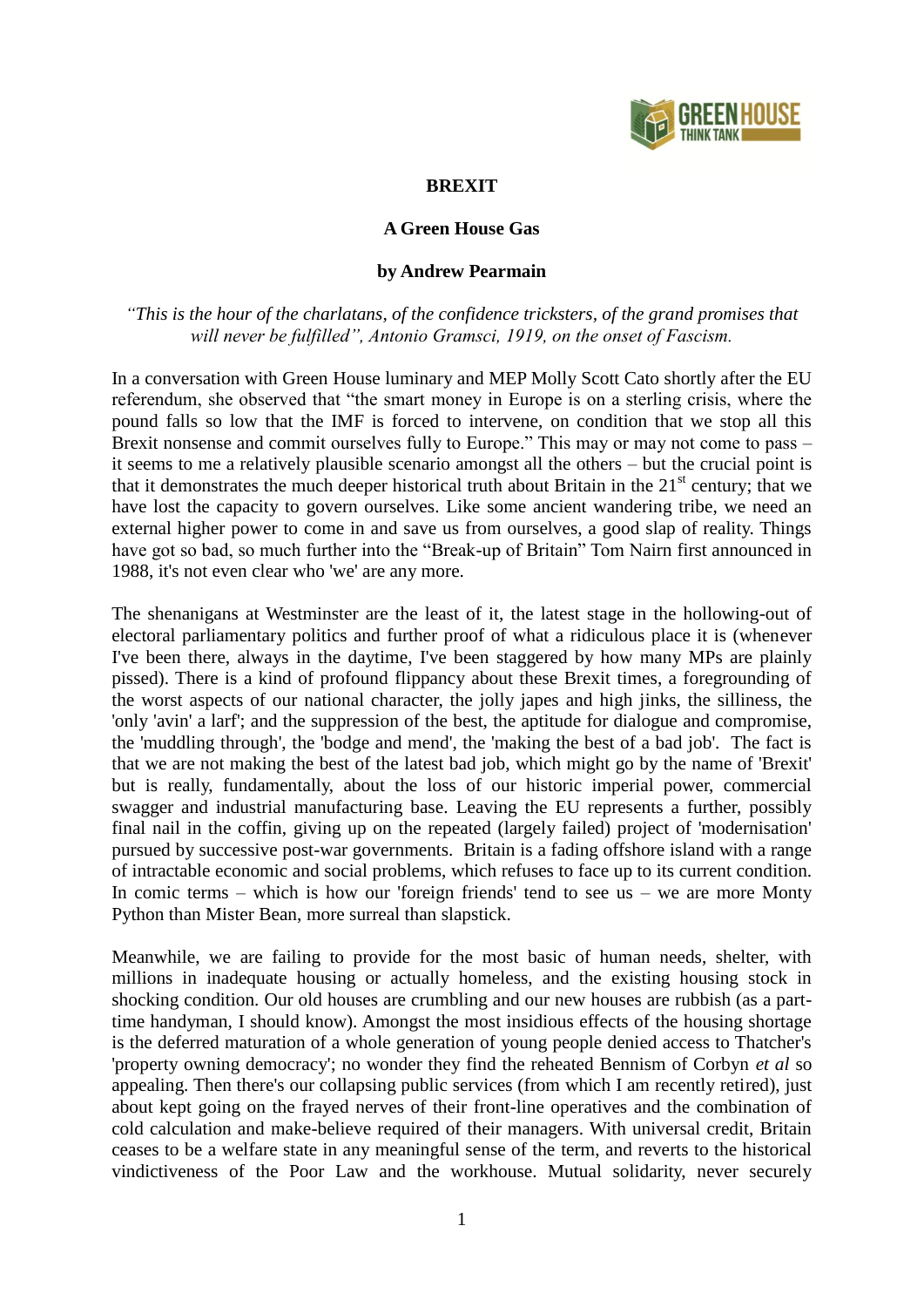

established in British social relations and popular mentalities, is crumbling before our eyes, most obviously in the permanent crisis of the NHS. People may tell pollsters that they support increased public spending, but only with other people's money. Most really don't give a toss about people poorer than themselves, and regard the professional compassion once embedded in the 'public service ethos' as perverse. As a recently retired social worker asked me, "Why would anyone want to spend their working lives wading around in human misery?"

All this 'austerity' is to reckon without the economic impact and historical meaning of Brexit, plainly the single most stupid political decision ever taken by this or possibly any other country, which we should be constantly reminding ourselves and our fellow citizens *has not yet happened*. Not so much because it might be reversed, which I don't think it will (again we lack the institutional nous and common sense), but because we can have no idea quite how bad it's going to get. There are some very powerful forces and factors determined to see it through come what may, including the inertia, apathy, passivity and wilful ignorance of a large chunk of the British population, most of whom have never felt truly European. It adds up to a peculiar kind of political S&M, with a deep undercurrent of self-loathing, whereby the hard-core Brexiteers wish to administer shock therapy to the British people, a majority of whom seem to think they thoroughly deserve it. This is of course the latest twist in the ideological dispensation of Thatcherism, the application of Hayek and Friedman first attempted forty-odd years ago in Pinochet's Chile.

I also keep reminding people that Labour dare not oppose Brexit, for the obvious careerist reason that 70 per cent of its MPs represent solidly Leave constituencies. This seems to come as a revelation to most young Corbynistas, remainers all, which I suppose is a tribute to the skills at dissimulation of Corbyn's side-kicks as well as the folly of youth. Labour's current ascendancy, based on one surprising general election and a surge in 'clicktivism', is entirely down to the ineptitude of the Conservative Party, itself undergoing a historic decline on a par with the nation-state. The strange personality cult of Corbynism is going nowhere, and electorally (which is what the Labour Party exists for) has so far gone nowhere at all. From a Gramscian perspective, Corbynmania has precisely zero 'hegemonic potential'; it is impossible to imagine a transformative or even effective left-wing Labour opposition, let alone government. If it didn't work in the early 1980s, it's not going to work now, for all the ageing Young Socialists back from the political dead with their lapel badges, banners and pamphlets, who actually make up the bulk of Corbynistas. Foremost amongst the betrayals perpetrated by my 'baby boomer' generation, and there are many, is the failure to transmit the benefit of our political experience, the hard-won wisdom that Labour leftism gets you nowhere.

If Brexit was won on hollow promises, they are as nothing compared to the chimera conjured by John McDonnell and friends, that some kind of socialist paradise can be squeezed out of a crumbling, isolationist national capitalism. If Labour wins an outright majority at the next general election, which I doubt, it will face a post-Brexit economic landscape which will make Greece look like Germany (which is of course what the eurozone tried and failed to do). Alexis Tsipras and Syriza, good Gramscians all, have a far broader strategic vision and popular reach than Labour, which - with the arguable exception of 1945/51 (and even that ended in tears) – has never been any good at steering a progressive course through times of austerity. Syriza are plainly struggling, in both senses of the word, to fix the mess created by